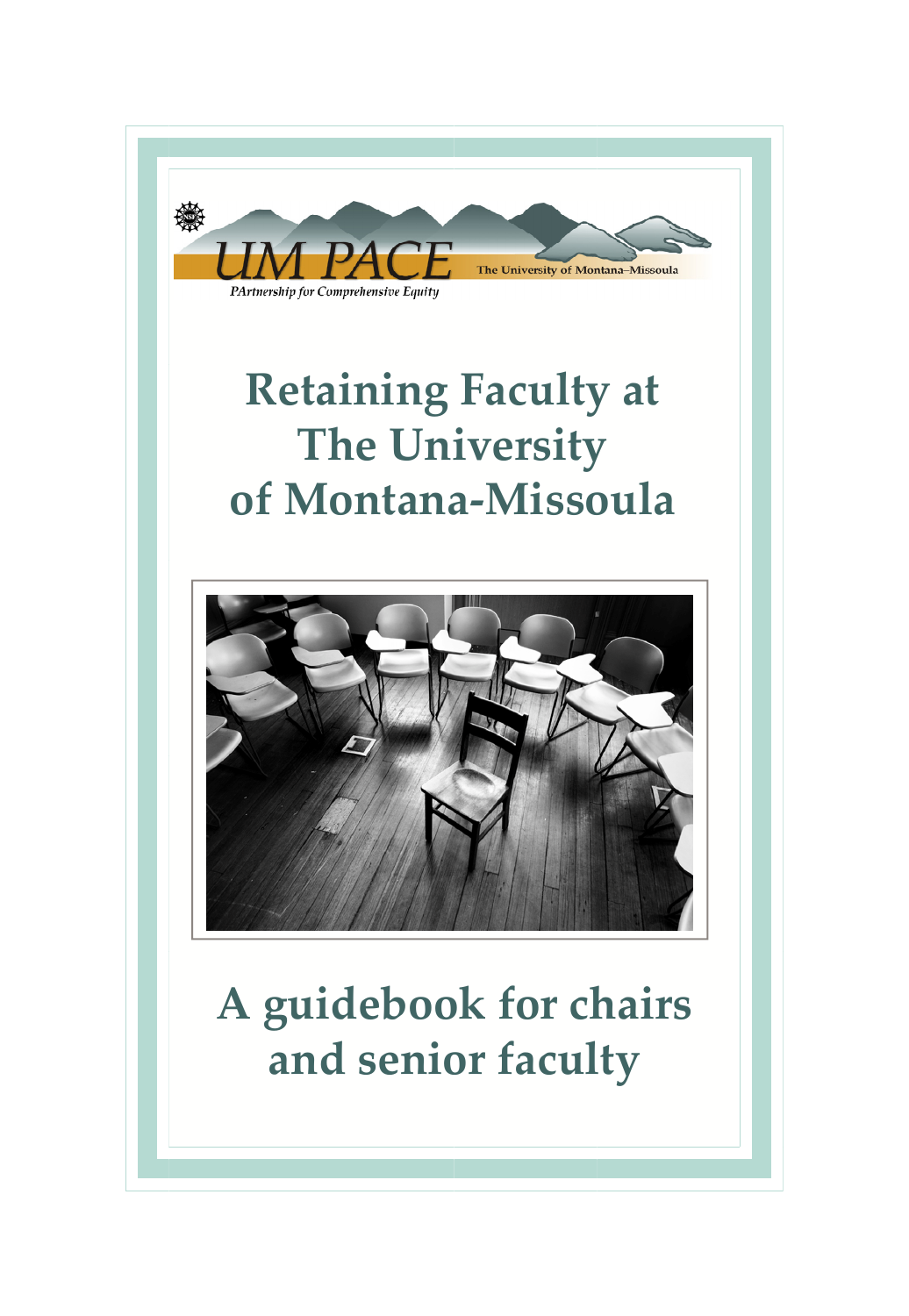The University of Montana is privileged to have some of the finest faculty in the nation. From Guggenheim Awards and Pulitzer Prizes to National Science Foundation career grants and Carnegie Foundation Awards for the Advancement of Teaching, our faculty are routinely recognized for their contributions to pedagogy and fields of research and creative activity. This guide has been developed by UM's Partnership for Comprehensive Equity (PACE) as a tool to help chairs and senior faculty support the success of these invaluable members of their departments. It aims to be a source of new ideas in the areas of department management and culture that builds upon current practices.

PACE is an initiative to recruit and retain women in the science faculty at UM funded by a National Science Foundation AD-

VANCE grant. Through work with ADVANCE universities across the nation, PACE has collected research on issues related to retaining female faculty members and faculty of color. Throughout this document, we have included some of this re-

"Faculty today are a new breed determined more than ever to strike a sustainable balance between working and private lives….Attending to quality-oflife issues has the potential to contribute stability to the workplace" (Schiebinger et al, 2008).

search to highlight the broad ranges of experience in academe and ideas for sustaining a supportive work environment at UM. Our analysis of the 2004/2008 PACE Climate Survey results for UM science faculty supports the need for greater retention efforts. We welcome your comments and additions to this guidebook, which will be made available on an ongoing basis in an electronic format.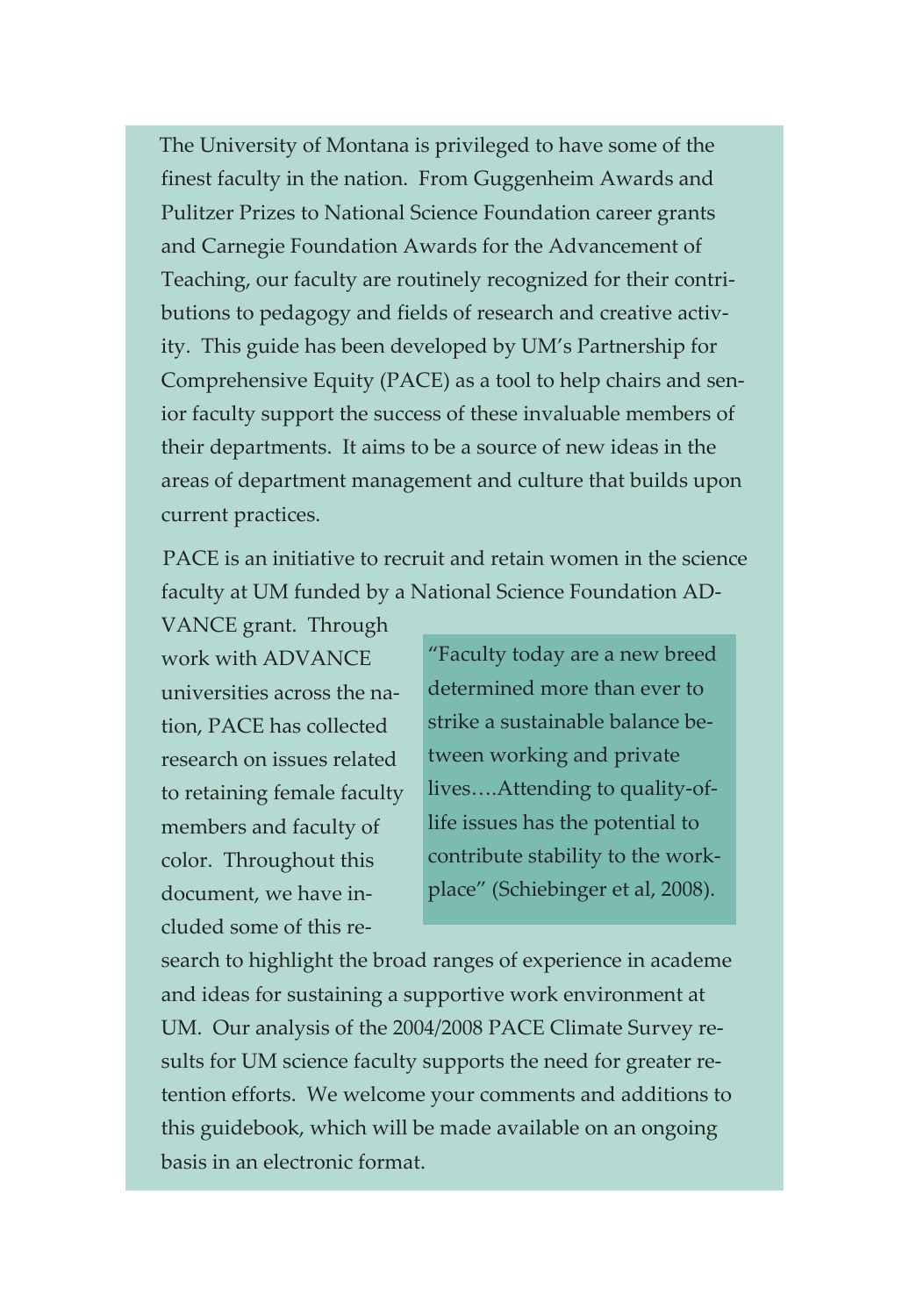## **THE CHALLENGE: RETAINING FACULTY WITH NEW PRIORITIES**

Because the lines between faculty members' work and home lives are often quite blurred, life satisfaction in academe is tied to happiness at work (Sorcinelli & Near, 1989). New faculty, both men and women, are increasingly interested in work-life balance.

• On average, faculty complete their Ph.D.s at age 33 (Hoffer, et al. 2007). This simple fact leads more women than men to choose to forgo having multiple children and increases stress for those involved in childrearing. From an analysis of the 1979 to 1999 Survey of Doctorate Recipients (SDR) of 4400 faculty

"Organizational cultures that glorify employees who work as if they had no personal-life needs or responsibilities silence personal concerns and make it difficult to recognize or admit the costs of overwork" (Rapoport, et. al., 2002).

members in the UC system, Mason and Goulden found that 38% of women faculty reported having fewer children than they wanted, compared with 18% of men (Mason and Goulden, 2003).

• Men in the latest generation of PhDs report having more in common with their female peers than with men of previous generations. In addition, men between age 21 and 40 in a nationwide survey in 2000 reported that "having a work schedule which allows for family time ranks as their most important priority." (Cintron, 2003).

Helping faculty members balance their professional and personal lives can significantly support job satisfaction.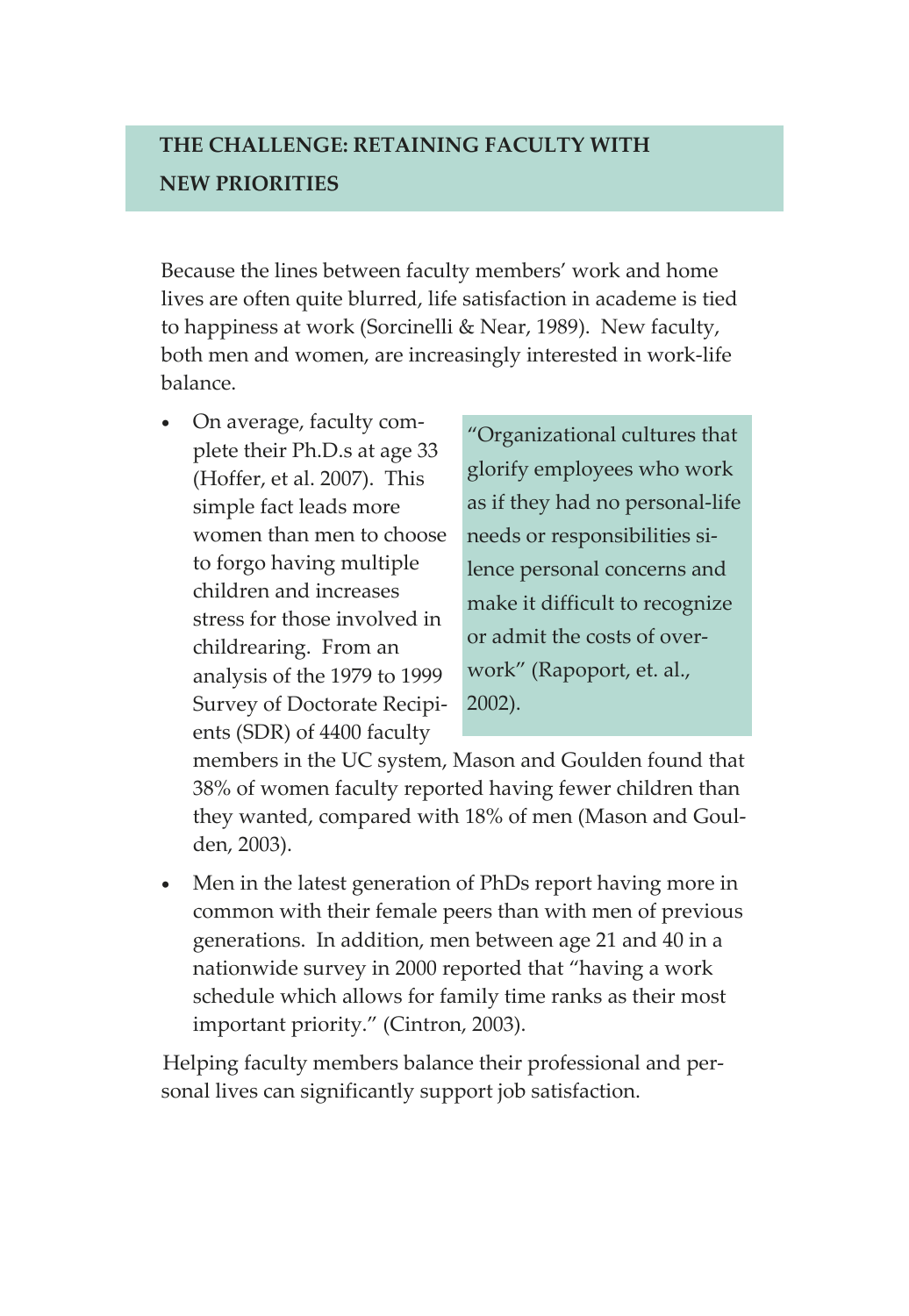## **UM SUPPORT FOR WORK-LIFE BALANCE**

In recent years, UM has developed new policies and resources to support faculty work-life balance. Some of these are described below.

## **Spousal/partner employment opportunities**

Two recent studies found between 32 and 36% of all academics are members of academic couples or partnerships (Schiebinger et al., 2008). Recognizing that spousal/partner employment can

result in improved retention of faculty and opportunities for employing highly qualified partners, UM has created a Spousal/ Partner Employment Opportunity and Accommodation policy, available at http://www.umt.edu/ Policies/100-AcademicAffairs/ FacultyWork-Life.aspx.

"Supporting dual careers opens another avenue by which universities can compete for the best and brightest and enhance competitive excellence" (Schiebinger et al., 2008).

#### **Flexible work options**

See http://www.umt.edu/Policies/100-AcademicAffairs/ FacultyWork-Life.aspx for policies on:

- Tenure clock extension UM allows requests for extension of the tenure clock for FMLA-related reasons.
- Temporary reduction in FTE may be used to address FMLA issues.

UM also allows tenure-track faculty to be hired at or permanently transfer to part-time positions of at least 0.5 FTE with approval.

#### **Websites**

UM has a new work-life resources web page, available at http:// www.umt.edu/hrs/qualityworklife, and a new diversity homepage, available at http://connect.umt.edu/diversity.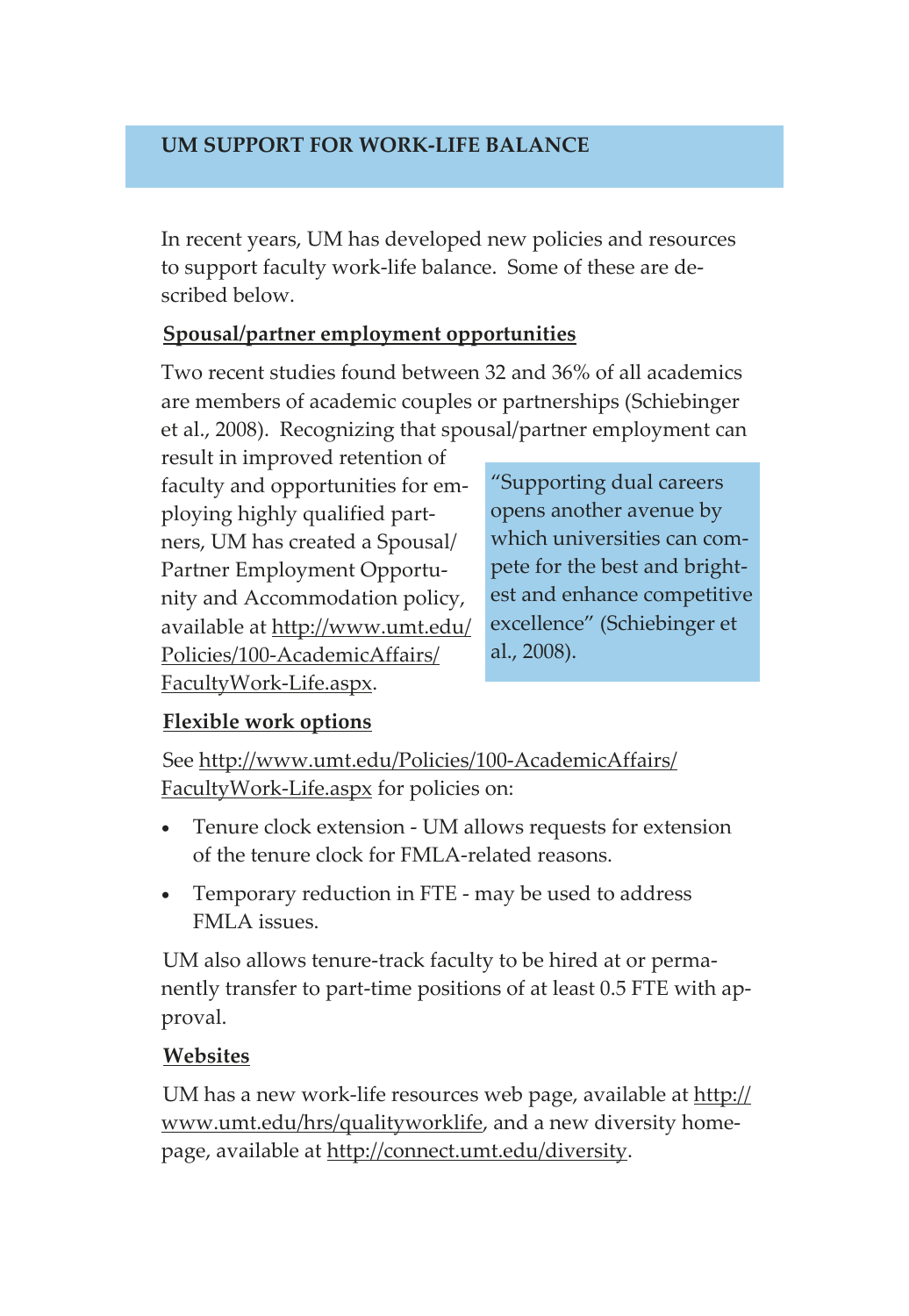## **Modification of faculty duties**

UM now offers a modified duties procedure for any "primary caregiver" who is a tenure-track or tenured faculty member experiencing the birth, adoption, or foster care placement of a child under the age of six or caring for an invalid or disabled primary family member. Under this procedure, faculty may be released from teaching, research, and/or service for one semester. As stated in the 2009 UFA contract, "The Administration shall be responsible for funding the faculty modified duties policy and each accommodation is subject to review and final approval by the Provost." Participants can elect to receive a onetime tenure-clock extension of one year and a deferral of their annual evaluation by one year. As this procedure is part of the 2009 UFA contract, it cannot be denied by a department.

Faculty who anticipate needing to modify their duties should contact HRS to assess their eligibility and to make a plan for modified duties at least four months prior to the birth, adoption or placement of a child or the start of the modified duties semester. Please note, the CBA states that no faculty shall experience reprisal for exercising the modified duties option.

## **Child care**

Child care is currently available on campus on a limited basis for children ages 2-5 through the ASUM Child Care program. The Wellness program also offers a referral service for child care in Missoula (see http://www.montana.edu/wellness/ welltlc.html). A new child care program for faculty and staff is in development. Watch the Quality Work Life website for more details (http://www.umt.edu/hrs/qualityworklife/).

#### **Elder care**

UM Wellness' Life Connection Program offers referrals for elder care services (see http://www.montana.edu/wellness/ welltlc.html). Other in-town elder services are available on the Quality Work Life website. Modification of duties may also be used for primary caregivers of an invalid or disabled primary family member.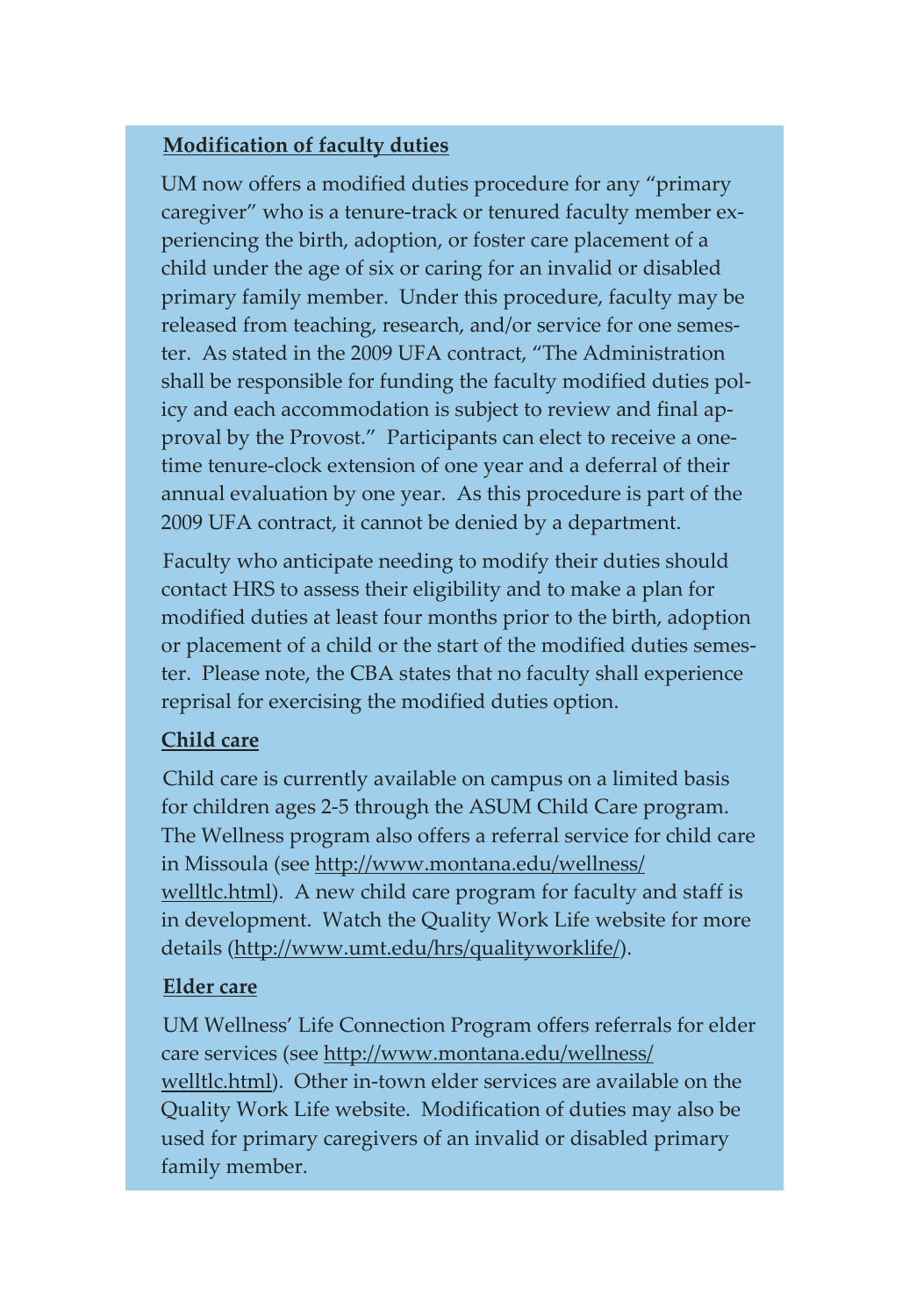#### **MENTORING**

New faculty members need mutually agreeable relationships with senior colleagues to provide information about professional development, teaching techniques and resources, and practices of the University and department. Mentoring can be both formal and informal, but should be part of a department's standard operating procedures. A few aspects of mentoring to consider include:

- Offer new hires information on skills such as time management, teaching, syllabus preparation, grant writing and submission, advising, networking, student evaluation, and preparing for annual reviews.
- Encourage faculty to attend the Office of the Provost's New Faculty Orientation Sessions throughout the year.
- Provide a faculty handbook.
- Isolation is often identified as a central problem for faculty of color. Having multiple mentors from both within and outside a department can help address this issue.
- Invite conversations about the requirements for achieving tenure.
- Direct new faculty to the Faculty Development Office if they have questions about campus-wide policies and programs to support their career development.

## **Mentoring on teaching**

- Help new faculty prepare for teaching, one of the most pressing concerns when they arrive on campus. Sample syllabi and information on grading, course enrollment procedures, deadlines, and academic regulations can be sent to faculty before the academic year begins.
- Share resources for teaching, advising, and assessment that are available on the Provost's web page at http:// www.umt.edu/provost.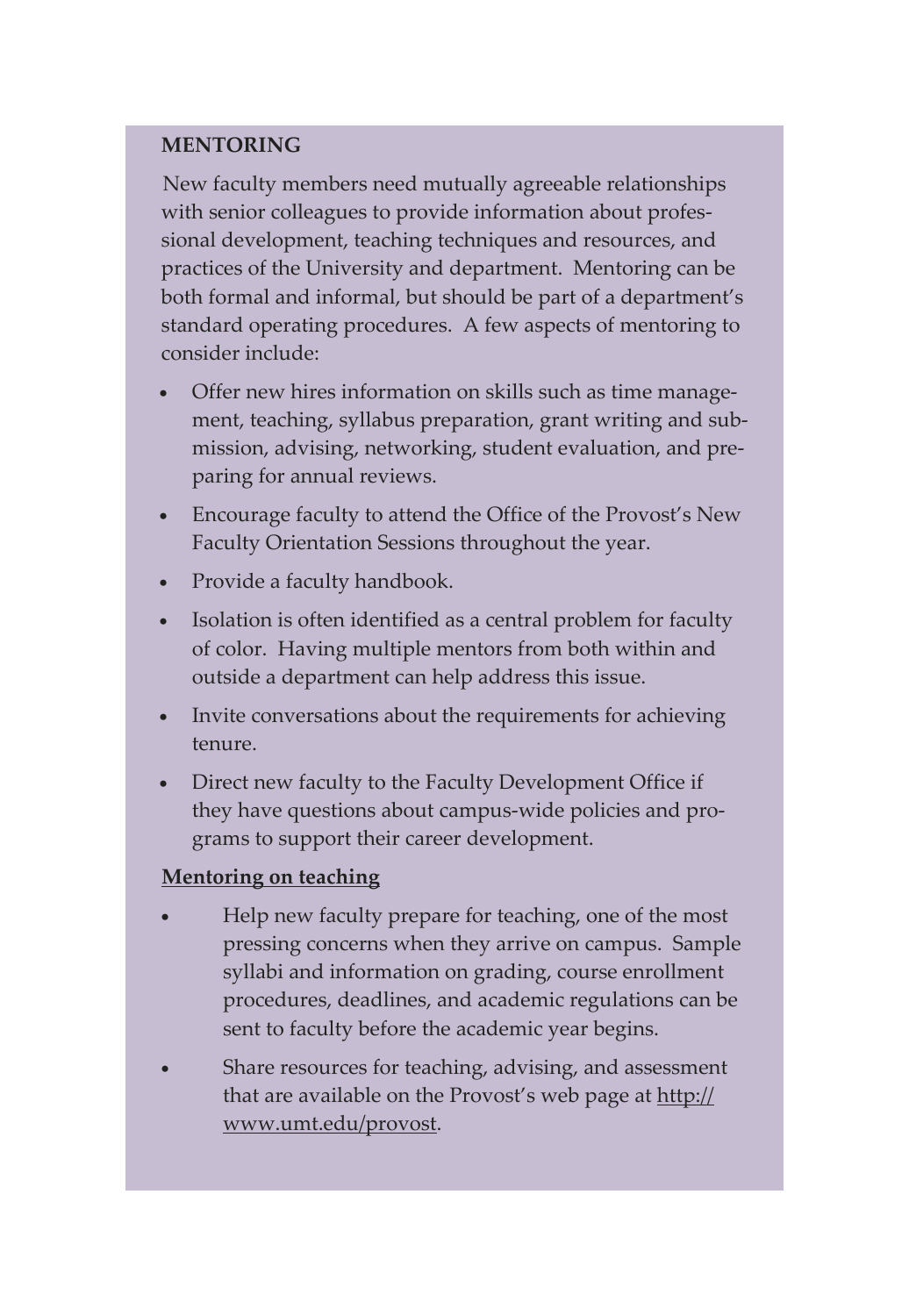#### **Mentoring on teaching (cont.)**

- Encourage faculty to observe each other's teaching and to share syllabi.
- Explain the student evaluation process and the way these evaluations are presented in Individual Performance Records reviewed by the Faculty Evaluation Committee.
- Describe support for online course design and development, which is available through UM's Extended Learning Services (XLS). UMOnline Technical Support helps faculty teaching on-line, blended classes, or courses with electronic supplements and Information Technology provides support for hardware, Smart Classrooms, web sites, computer labs, and video conferencing equipment.

#### **Mentoring on service**

- Help new faculty choose service responsibilities that make the best use of their time.
- Provide clear guidance on service standards and expectations in the department. Be alert to ensure that female and

minority faculty are not asked to do more service than other faculty.

• Encourage committee work that allows pre-tenure faculty to gain new knowledge about the workings of the university or to meet senior colleagues and possible mentors.

"Service responsibilities are seen as a significant source of both sexism (women receive more of the assignments) and career roadblocks (the service work doesn't count for tenure)" (Jaschik, 2008).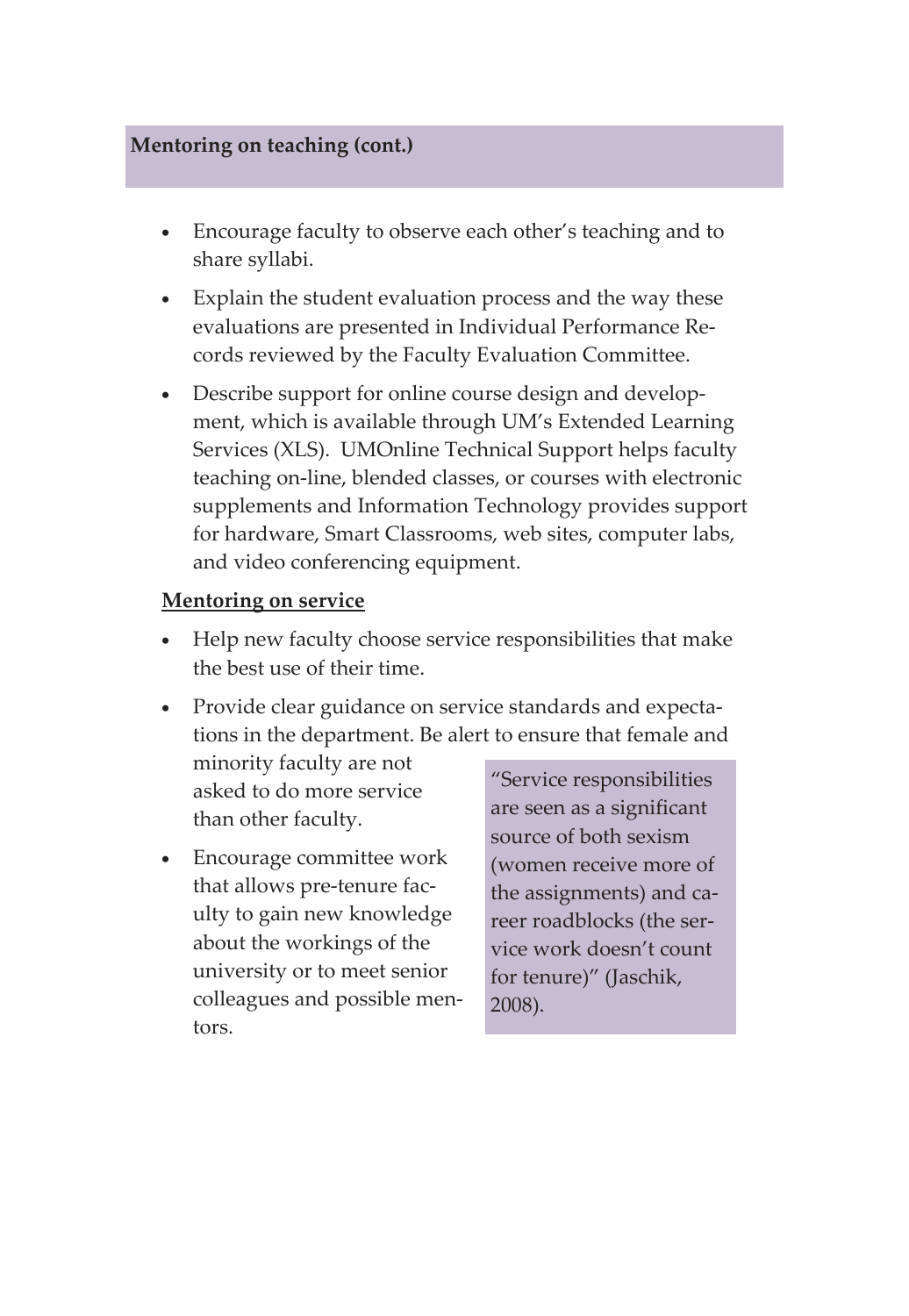#### **Mentoring on research**

Ideas for supporting scholarship and creative activities include:

- Negotiate start-up funds to provide the resources that each individual needs to be successful.
- Offer constructive and consistent advice on research progress to pre-tenure faculty. Ann E. Austin writes, "Beyond concerns about changing expectations, often due to shifts in department chairs, deans, or faculty review committees, early career faculty members in a number of studies report that feedback they receive is often unclear, unfocused, and insufficient. Explicit conversations about what work the early career colleague is doing, its quality, and its relevance to institutional and departmental expectations often do not occur or may be conducted with very general language" (Austin, 2003).
- Provide advice up front on establishing a research salary in departments where this is a possibility.
- Promote professional relationships between graduate students and new faculty, perhaps asking new faculty to teach at least one graduate class in their specialty.

"Department chairs play a key role in helping new faculty determine what is a 'rule,' whether formal or informal, and what is just one person's interpretation of policy" (Bensimon, et al., 2000).

- Encourage the efforts of faculty to develop and maintain professional contacts at other universities.
- Support mid-career faculty in their efforts to pursue new areas of research.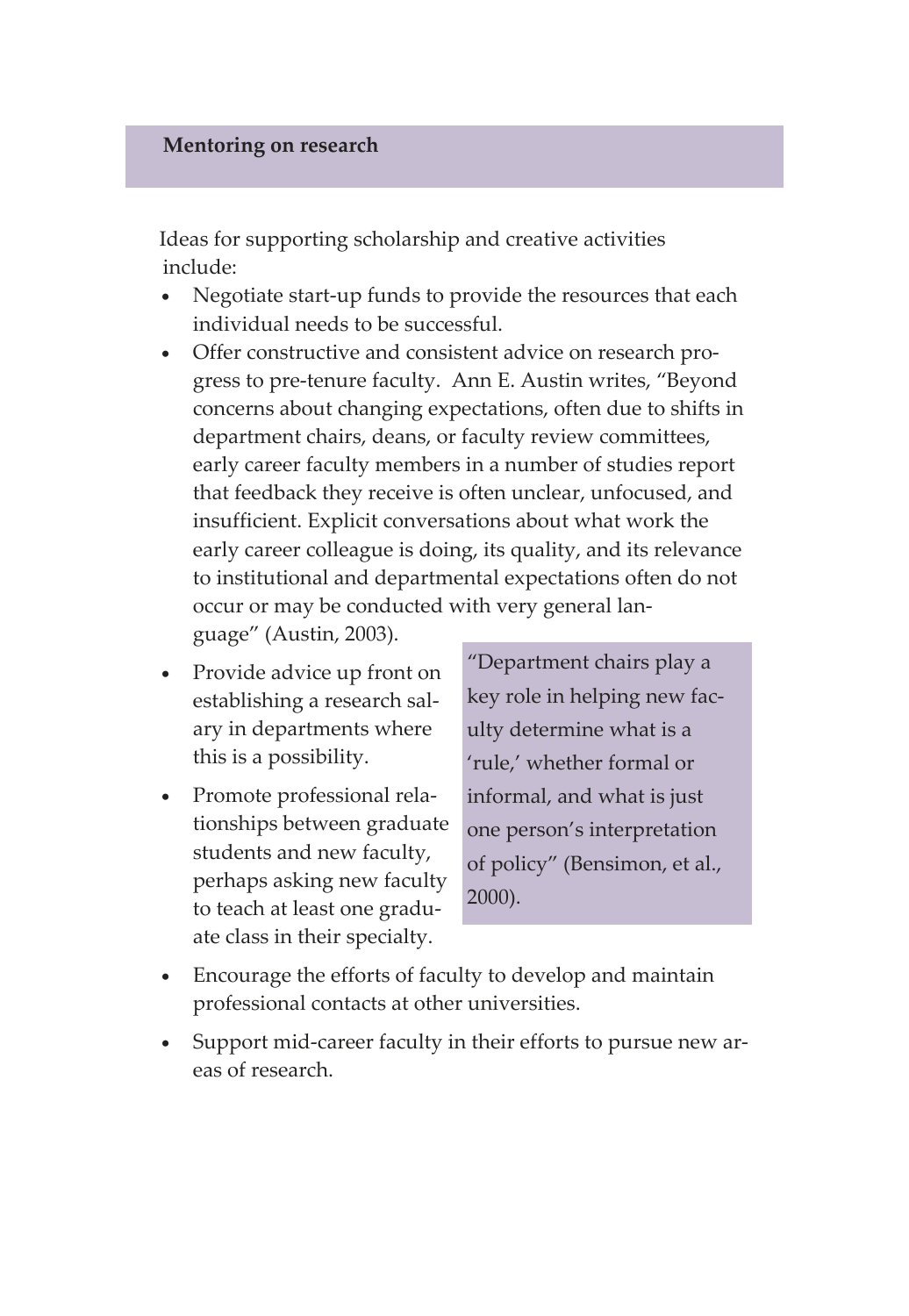#### **Mentoring on research (cont.)**

- Open avenues of communication. One UM full professor routinely asks for brief input from new hires on a current article or teaching challenge related to their strengths. This initiates a connection and opens the door for future mentoring.
- Facilitate scholarly connections among department members throughout the year. Host research forums, offer to review articles, proposals and reports, and suggest collaborators from both within and outside the university.
- Celebrate successes. Help foster a work atmosphere that is supportive of individual's achievements.
- "The goal for department chairs is to help new faculty establish a regular schedule for writing, and perhaps the best advice that chairs can give new faculty is to be more conscious of time management. Just as they are able to schedule appointments to advise students or to meet with a colleague, they should also make writing appointments that are treated with the same seriousness as one might treat an appointment with another human being" (Bensimon, et al., 2000).
- For new faculty, provide guidance on representing research and publication activity on vita and Individual Performance Records.
- Offer clear information up front on the types of publications which meet the department's unit standards.

"It's really important when you're writing your IPR...to make sure that you explain the context of your achievements….You need to shine a light on the things that are important" (Dean Stephen Kalm, Promotion and Tenure Session, 11/20/09).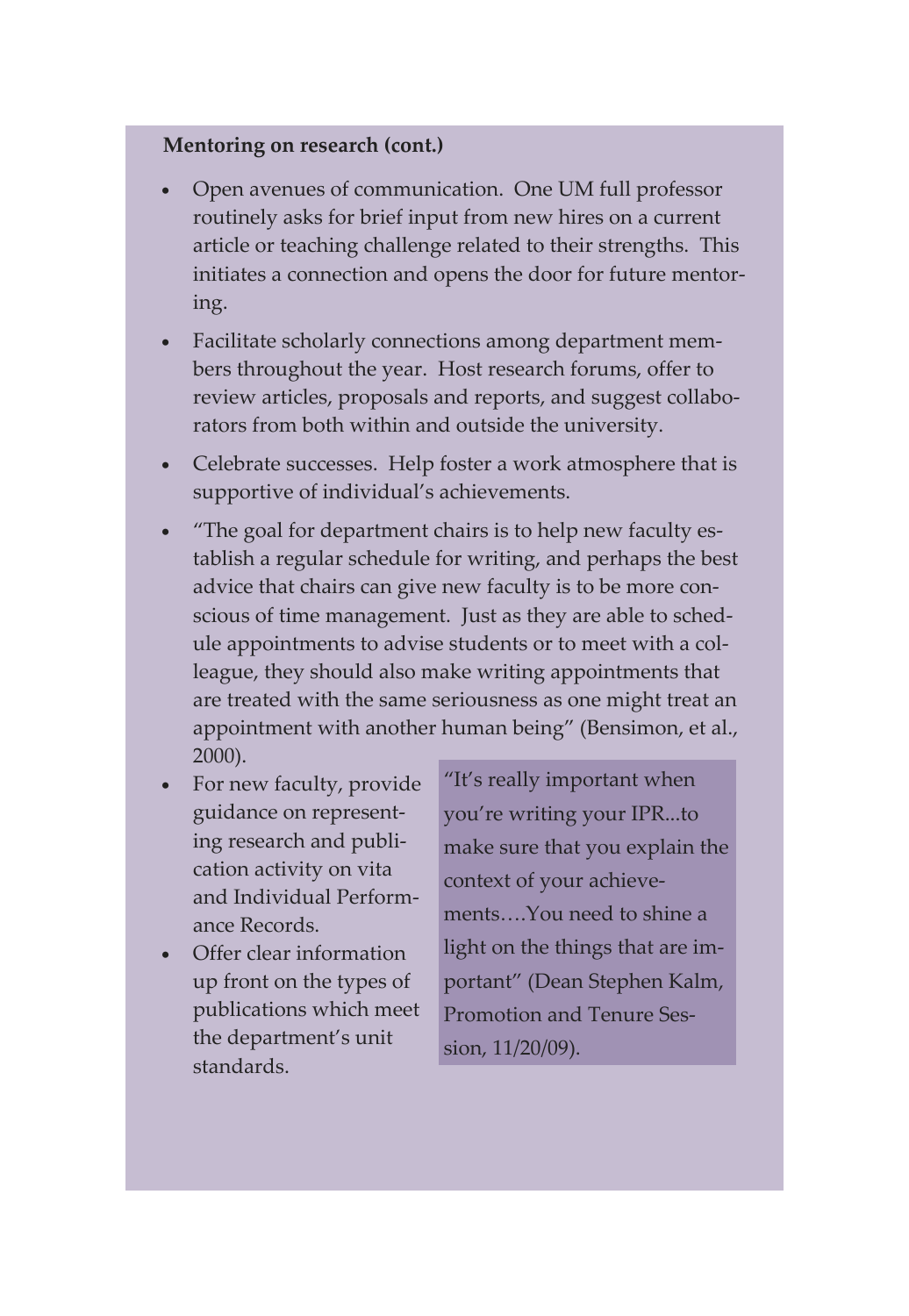## **DEPARTMENT CLIMATE: Is your work environment positive for the diverse faculty you have recruited?**

Chairs and senior faculty can significantly impact the work climate for diverse faculty. The following data reveals some of the different perspectives of members of academic departments:

- "Of the 8,500 pre-tenure faculty members that Coache has surveyed, 17 percent of those in underrepresented minority groups said a lack of diversity was one of the two worst aspects about working at their institutions, surpassed only by compensation, cited by 19 percent." (Gallagher & Trower, 2009).
- "Minority professors in majority academic settings often must struggle against the presumption that they are incompetent….Princeton historian Nell Painter agrees: 'Intellectually, any woman and any black person must prove that she or he is not dumb….The phrase 'qualified white man' simply does not exist'" (Moody, 2004). Joann Moody notes that this environment leads to increased vulnerability in minority faculty, who become weary from protesting inequalities and may feel powerless due to their prevalence (Moody, 2004).
- Linda Babcock and Sara Laschever compiled research findings illustrating that women of all ages are less likely to negotiate for what they want in the workplace (Babcock & Laschever, 2003).
- Of the 7,582 faculty at universities in the 2005-08 COACHE survey, females reported significantly less satisfaction than males on 5 climate measures: "the fairness with which their immediate supervisors evaluate their work; the interest tenured faculty take in their professional development; their opportunities to collaborate with tenured faculty; their professional interactions with tenured faculty; their sense of 'fit' in their departments" (COACHE, 2008).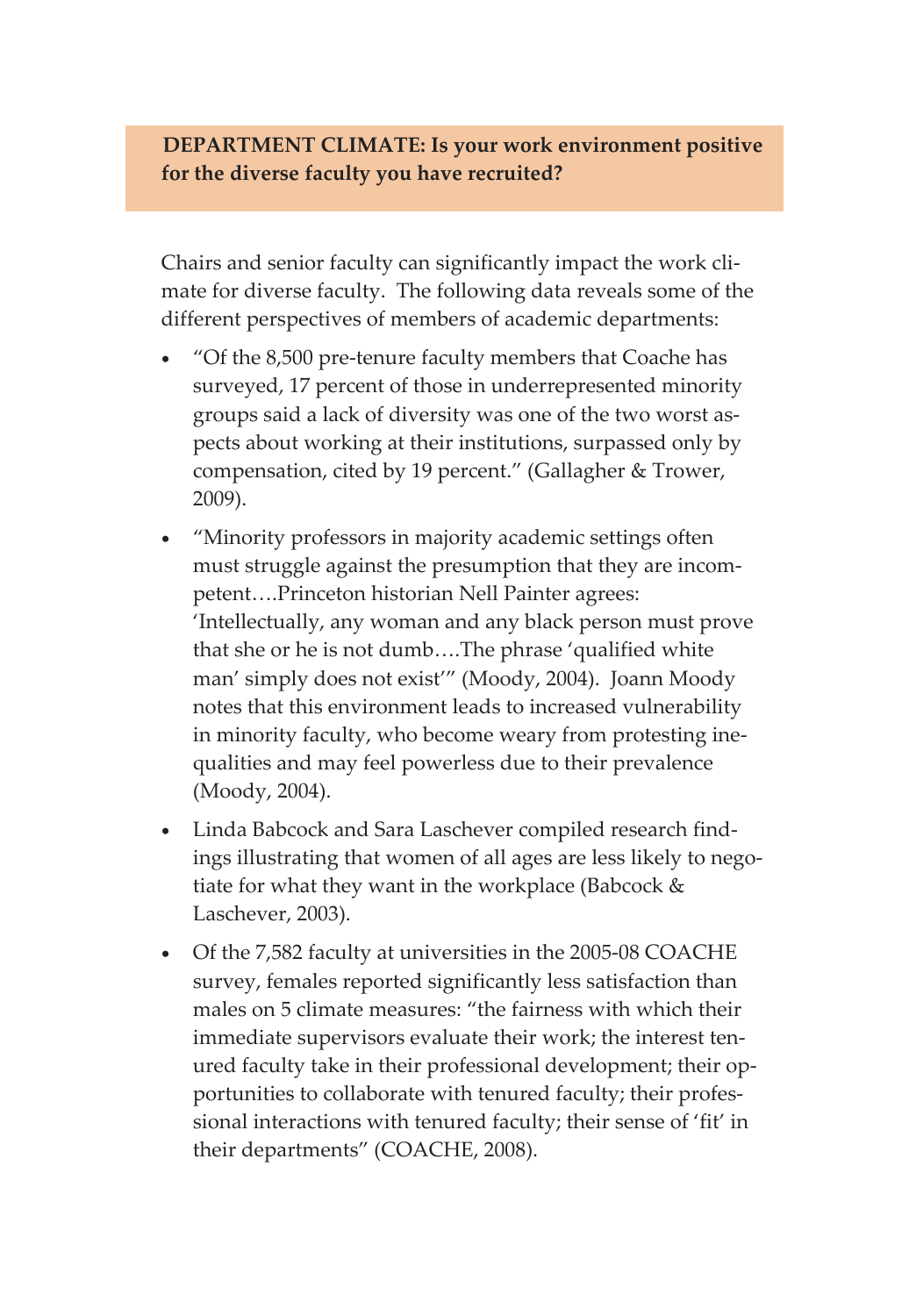#### **Making your department more employee friendly**

- Support and lead on the use of family friendly policies. Written policies alone do not support faculty; faculty must feel that using policies will not harm their careers.
- Discuss policies such as modified duties and extension of the tenure clock up front with all faculty before they are needed.
- Make decisions as transparent as possible. This promotes both colleagiality and confidence in administration.
- Develop clear procedures for distributing department funds and ensure that funds are shared equitably (e.g. travel or information technology funding).
- Encourage and foster diversity and broad inclusion at social events.
- Offer avenues and procedures to faculty for seeking help and resolving conflicts.
- Collect data on your department to assess its practices. Examples include:
	- $\mathbf{r}$ Courseload distribution (Are new faculty being offered the same level of courses to teach as senior faculty?), class size allocations, and timing of classes
	- Years to tenure and promotion (Does this vary by  $\blacksquare$ gender or race?)
	- Salary inversion and receipt of merits (Are some faculty not pursuing merit raises and is there room for supporting their work?)
	- Service and advising loads by gender, seniority, and race
	- Funding levels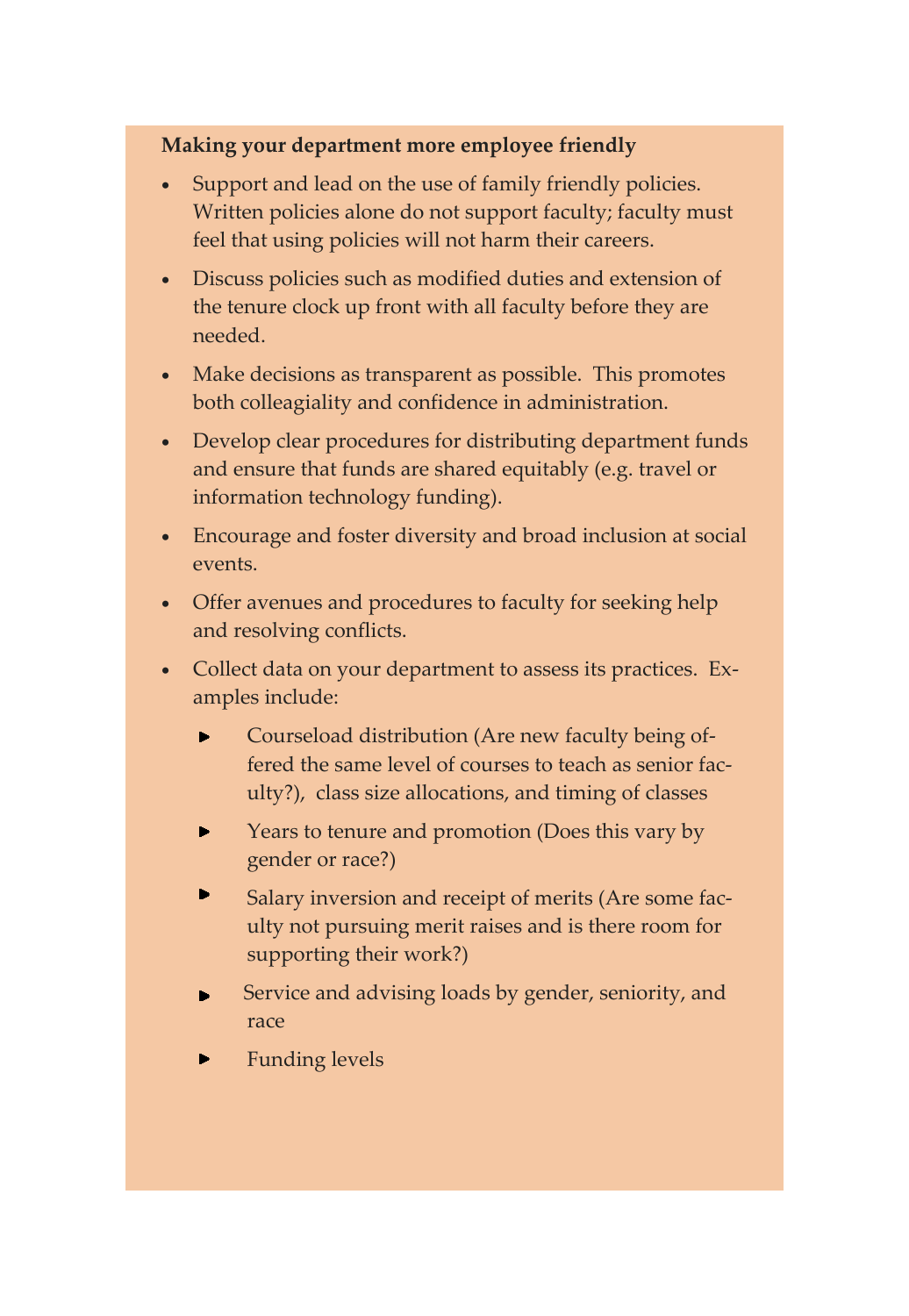## **DAY-TO-DAY INTERACTIONS**

## **Scheduling and use of time**

- Do not schedule regular meetings outside normal work hours, as this can create professional disadvantages for those who cannot attend. One manager in Rapoport et al.'s workplace study, told her supervisor, "Sure, you can say it's OK that I don't attend because I have to pick up Jason at day care. But if you go on and hold the meeting anyway, what does that say about my contribution? And what do I do with decisions that are made that I may disagree with?" (Rapoport, et. al, 2002).
- Make time commitments predictable; schedule meetings as far in advance as possible and do not change times at the last minute.
- Examine the way faculty are asked to use their time. Do routines, practices and reporting structures facilitate the effective use of each individual's time?

## **Participation**

- Examine meeting culture. Are there members of the department who are routinely silent, absent, or ignored? Would varied meeting formats facilitate broader participation? Inclusive formats can include small groups, written comments, and exercises that request suggestions and prioritization from each faculty member.
- Use electronic communication to disseminate information, saving meeting time for building department community and discussing broader issues. Maxine Jacobson writes, "Thinking precisely of time together as serving a collaborative purpose is one way to help reposition and prioritize topics appropriate for faculty groups….save faculty meetings for topics that clarify, unite, and build a stronger, more congruent educational organization" (Jacobson, 2009).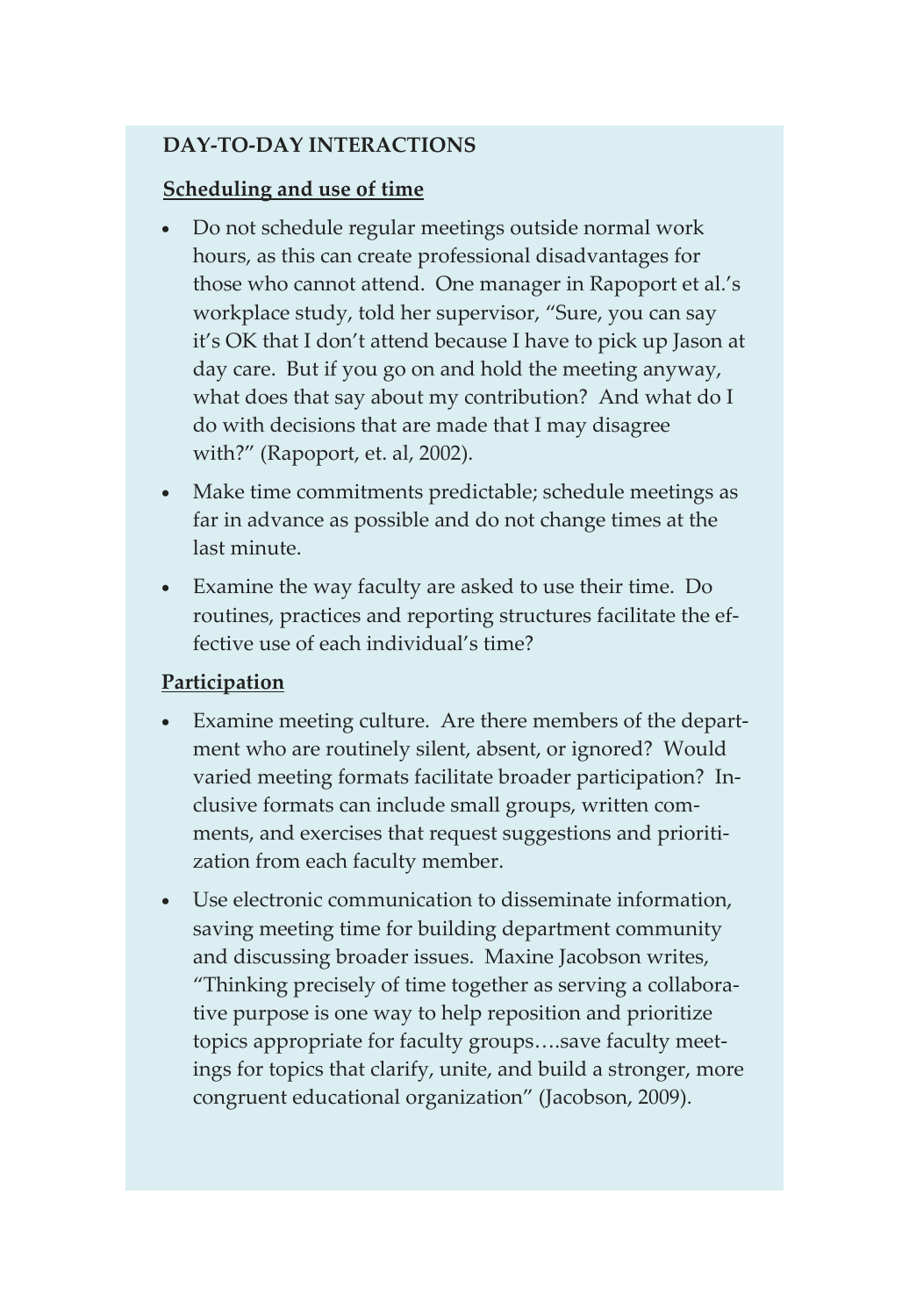### **Collegiality**

- Set a tone of collegiality. Small gestures, such as acknowledging colleagues' achievements (e.g., honors, publications, the end of extensive service on committees) or celebrating joint accomplishments can promote respect among department members.
- Model and encourage civility in all communication.
- Nominate department members for national and campus awards and recognitions or distribute relevant award and grant applications to faculty.
- Work to actively prevent faculty members from becoming marginalized; give everyone a voice in the department.
- Promote the notion of a department identity. Faculty members can feel that they are in competition with each other for salaries, productivity and professional status. By includ-

"These new entrants to the academy also perceive that a sense of isolation and competition seems to characterize the lives of academics, rather than the experiences of community and connection which they say they seek" (Austin, 2003).

ing all faculty members in discussions about common causes (e.g., department funding, teaching loads), chairs may be able to minimize infighting.

• Ask pre-tenure faculty for suggestions when inviting guest speakers to campus. In departments where outside reviewers are required for tenure evaluation, these speakers may be valuable contacts for both you and your pre-tenure colleagues.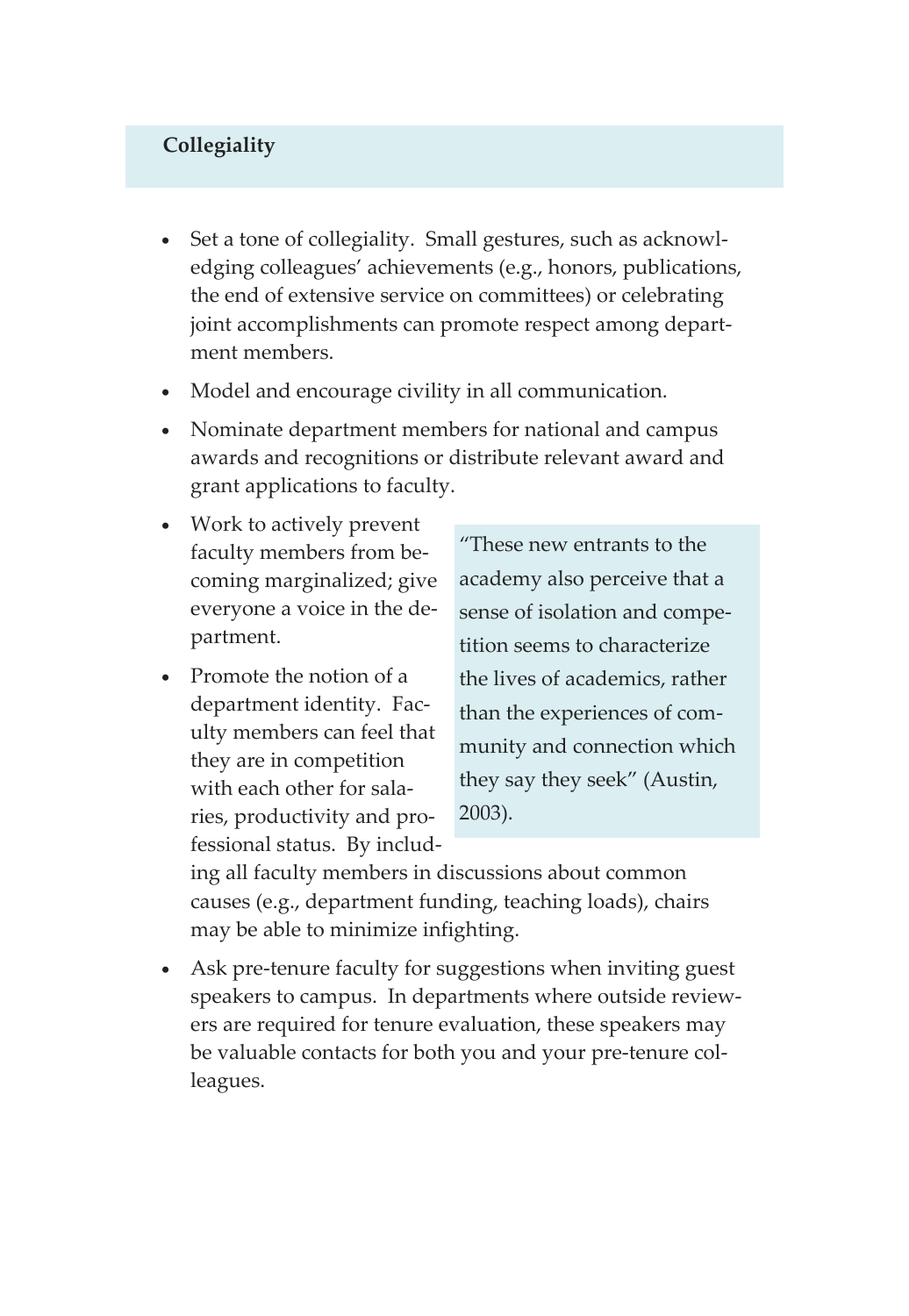#### **BIBLIOGRAPHY**

- Austin, A.E. 2003. Creating a bridge to the future: Preparing new faculty to face changing expectations in a shifting context*. Review of Higher Education,* 26: 2, 119-144.
- Babcock, L. & S. Laschever. 2003. *Women don't ask: Negotiation and the gender divide.* Princeton, NJ: Princeton University Press.
- Bensimon, E., K. Ward, and K. Sanders. 2000. *The department chair's role in developing new faculty into teachers and scholars.* Anker Publishing.
- Cintron, L. 2003. Attitudes towards work and family balance across generational groupings. Paper presented at the annual meeting of the American Sociological Association, Aug. 16, 2003. Atlanta, GA. Available at: www.allacademic.com/meta/p106954\_index.html.
- COACHE (Collaborative on Academic Careers in Higher Education). 2008. *Highlights Report 2008*. Cambridge, MA: Author.
- Gallagher, A. & C.A. Trower. 2009. The demand for diversity: The third in a series on what assistant professors want and need to be successful in academe. *The Chronicle of Higher Education*, February 4, 2009. Available at: chronicle.com/jobs news/2009/02/2009020401c.htm
- Hoffer, T.B., M. Hess, V. Welch, & K. Williams. 2007. *Doctorate recipients from United States universities summary report 2006: Survey of Earned Doctorates.* NORC at the University of Chicago, 2007. Available at: www.norc.org/NR/rdonlyres/C22A3F40-0BA2-4993-A6D3- 5E65939EEDC3/0/06SRRevised.pdf
- Jacobson, M. 2009. The faculty meeting: Practicing social justice-oriented group work. *Social Work with Groups*, 32: 177-192.
- Jaschik, S. 2008. "'Quite desperation' of academic women. *Inside Higher Ed*. June 12, 2008. Available at: www.insidehighered.com/news/2008/06/12/ women.
- Mason, M.A., & M. Goulden. 2003. *Marriage and Baby Blues: Re-defining gender equity.* Paper presented at the "Mommies" and "Daddies" on the "Fast Track": Success of Parents in Demanding Professions Conference at the University of Pennsylvania. Oct 23, 2003. Available at: ucfamilyedge.berkeley.edu/marriagebabyblues.pdf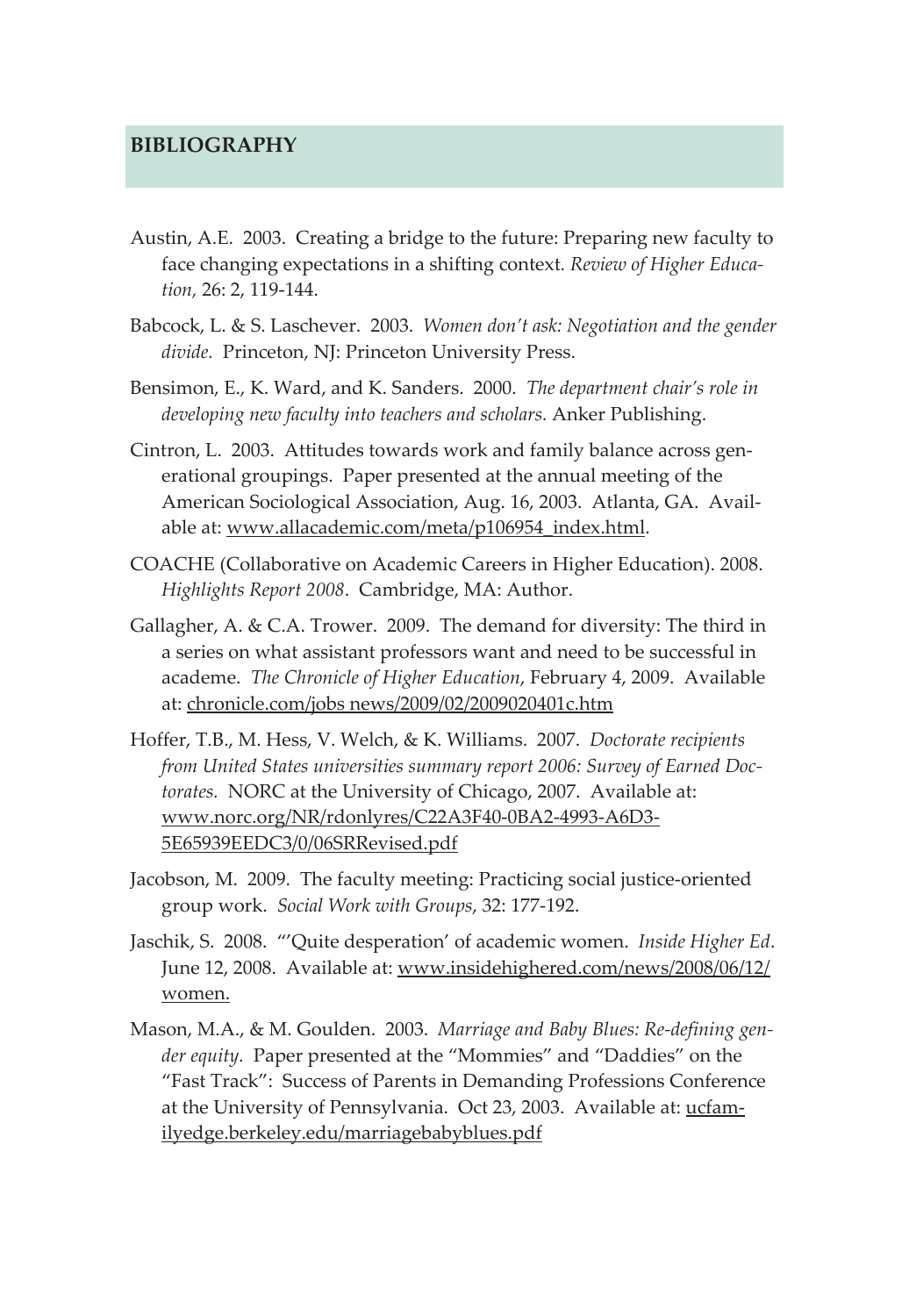#### **Bibliography (cont.) and Additional Resources**

- Moody, J. 2004. Faculty Diversity: Problems and Solutions. New York: RoutledgeFalmer.
- Promotion and Tenure Session, UM (11/20/09), Available at: www.umt.edu/ provost/facultyinfo/newfacultyorientation.html
- Rapoport, R., L. Bailyn, J. Fletcher, & B. Pruitt. 2002. *Beyond work-family balance: Advancing gender equity and workplace performance.* San Francisco, CA: Jossey-Bass.
- Schiebinger, L., A.D. Henderson, & S.K. Gilmartin. 2008. *Dual-career academic couples: What universities need to know.* Michelle R. Clayman Institute for Gender Research, Stanford University. Available at: www.stanford.edu/group/gender/ResearchPrograms/DualCareer/ DualCareerFinal.pdf
- Sorcinelli, M.D. & J.P. Near. 1989. Relations between work and life away from work among university faculty. *The Journal of Higher Education*, Vol. 60 (1), Jan-Feb 1989, 59-81.

#### **Additional Resources**

- ADVANCE, Earth Institute at Columbia University. "Evidence of unconscious bias in academic settings." Available at: www.earthinstitute.columbia.edu/advance/documents/
- "Experiencing Michigan: Accounts by faculty from underrepresented minorities." The 2006 Executive Summary of interviews with 26 faculty of color at the University of Michigan. Available at: www.advance.rackham.umich.edu/ncid/ NCIDqualstudyreport\_final.pdf
- Feibelman, P.J. 1993. *A Ph.D. is not enough! A guide to survival in science*. Reading: Addison-Wesley Publishing Company.
- Gender Equity Project at Hunter College-CUNY. *Grant writing tips*, available at: www.hunter.cuny.edu/genderequity/equityMaterials/ grant\_booklet\_9\_06\_07.pdf
- Stone, D. 2009. "How your grant proposal compares." *The Chronicle of Higher Education*, July 29, 2009. Available at: chronicle.com/article/How-Your-Grant-Proposal/47471/?utm\_source=pm&utm\_medium=en
- UW-Madison, Office of the Provost. *Mentoring relationships.* Available at: provost.wisc.edu/women/roles.html